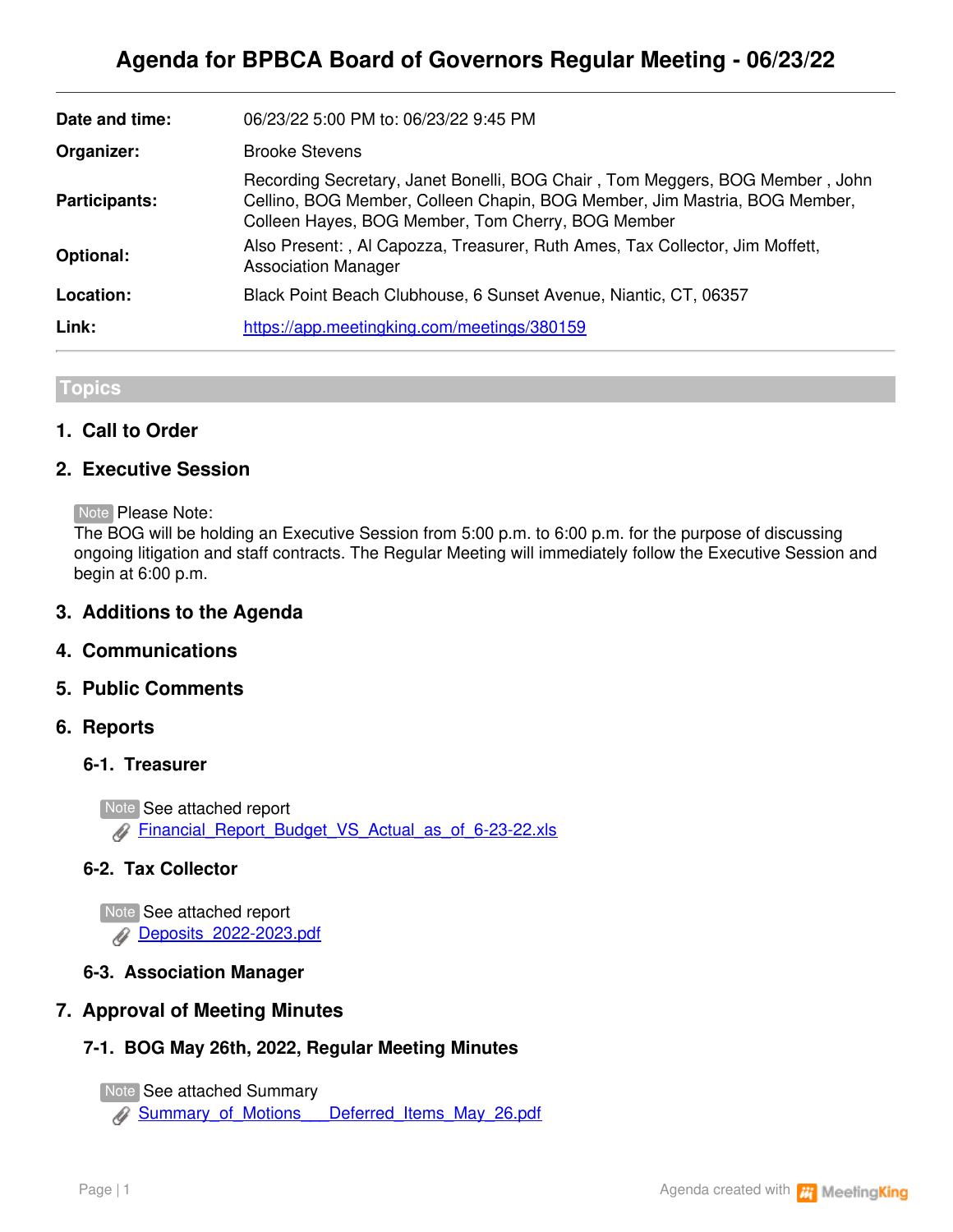Note See attached Minutes

[Minutes-of-Black-Point-Beach-Club-BOG-Regular-Hybrid-Meeting-05\\_26\\_22.pdf](https://app.meetingking.com/uploads/attachments/256741-Minutes-of-Black-Point-Beach-Club-BOG-Regular-Hybrid-Meeting-05_26_22-b73e3592a8cd22cb0db1136088e62b8540b9b86b.pdf?1655949587)

# **7-2. BOG May 28th, 2022, Annual Meeting Minutes**

Note See attached Minutes

[Minutes-of-Black-Point-Beach-Club-Annual-Meeting-05\\_28\\_22.pdf](https://app.meetingking.com/uploads/attachments/256742-Minutes-of-Black-Point-Beach-Club-Annual-Meeting-05_28_22-4a93b0b5713d714e743ded26a8d4e90a32120d08.pdf?1655949634)

# **7-3. BOG May 28th, 2022, Organizational Meeting Minutes**

Note See attached Minutes

[Minutes-of-Black-Point-Beach-Club-Board-of-Governors-Organizational-Meeting-05\\_28\\_22.pdf](https://app.meetingking.com/uploads/attachments/256743-Minutes-of-Black-Point-Beach-Club-Board-of-Governors-Organizational-Meeting-05_28_22-afe5c9a07734f03fba4d8048cb9c622186e8dda4.pdf?1655949669)

## **7-4. BOG June 11th, 2022, Special Meeting Minutes**

Note See attached Summary

**[Summary-of-Motions-Deferred-Items.pdf](https://app.meetingking.com/uploads/attachments/256744-Summary-of-Motions-Deferred-Items-2b40aa3df4b1469b855549bd8522037fb460f903.pdf?1655949715)** 

**Note See attached Minutes** 

[Minutes-of-BPBCA-Board-of-Governors-Special-Meeting-06\\_11\\_22.pdf](https://app.meetingking.com/uploads/attachments/256745-Minutes-of-BPBCA-Board-of-Governors-Special-Meeting-06_11_22-fb8777496ae5f46a58c53fa36b019c7d3ca1525c.pdf?1655949759)

## **8. New Business**

- **8-1. Zoning Commission Update with Jim Fox, Jim Allen, and Jim Ventres**
- **9. Old Business**
	- **9-1. Website Update**
	- **9-2. Club Update**
	- **9-3. Golf Outing Update**
	- **9-4. July 4th Picnic & Parade Update**
	- **9-5. Road Race Update**
	- **9-6. Master Plan Update**
- **10. Further Public Comments**
- **11. Adjournment**